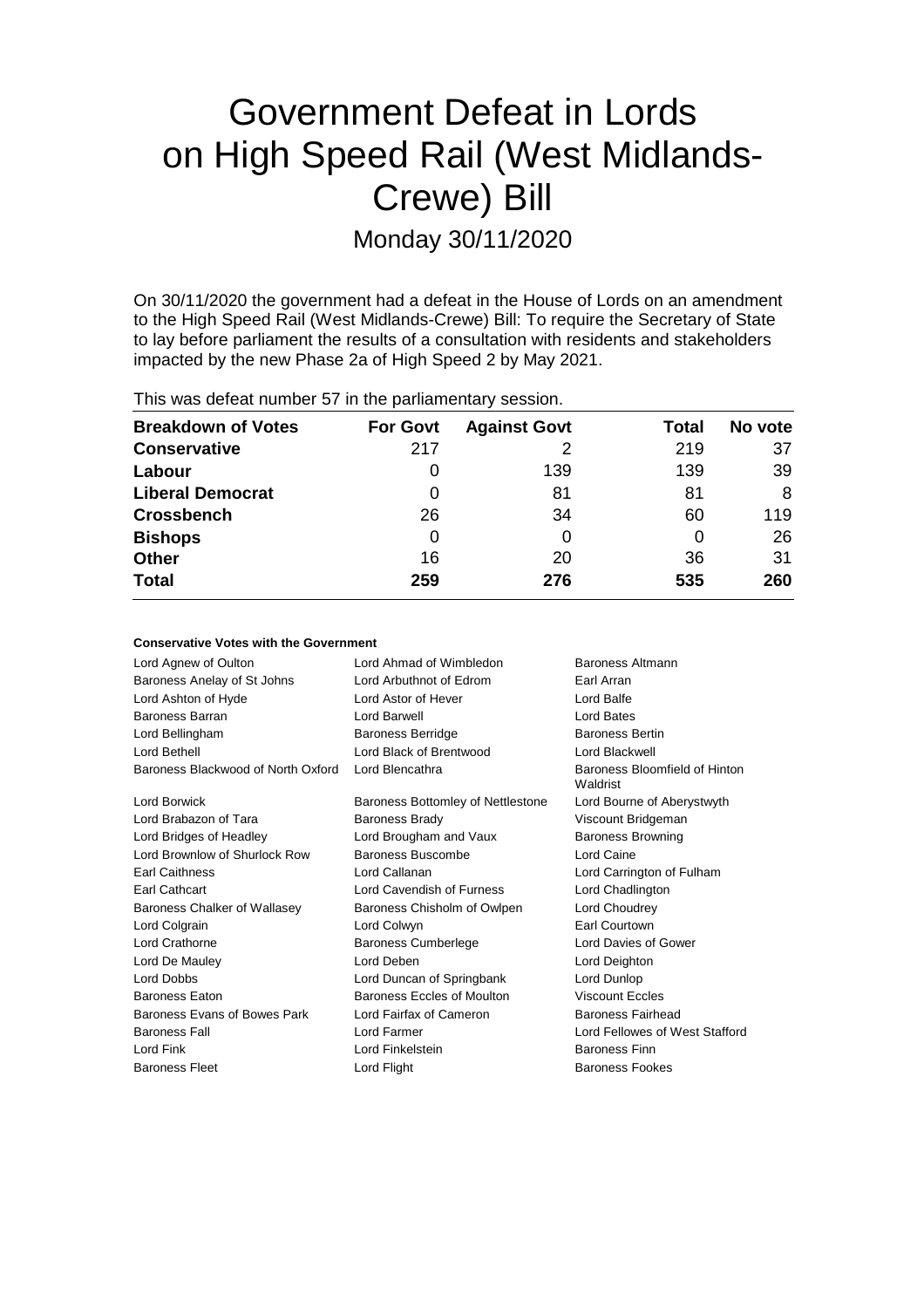Lord Forsyth of Drumlean Lord Fraser of Corriegarth Lord Freud Viscount Younger of Leckie

Baroness Fullbrook Lord Gardiner of Kimble Baroness Gardner of Parkes Lord Garnier Lord Geddes Lord Glenarthur Lord Gold Baroness Goldie Lord Goodlad Viscount Goschen Lord Grade of Yarmouth Lord Greenhalgh Lord Griffiths of Fforestfach Lord Grimstone of Boscobel Lord Hague of Richmond Viscount Hailsham Lord Hamilton of Epsom Lord Hammond of Runnymede Lord Haselhurst **Lord Hayward** Baroness Helic Lord Herbert of South Downs Lord Hill of Oareford Baroness Hodgson of Abinger Lord Hodgson of Astley Abbotts Lord Holmes of Richmond Baroness Hooper Lord Horam Lord Howard of Lympne Lord Howard of Rising Earl Howe Lord Howell of Guildford Lord Hunt of Wirral Lord James of Blackheath Baroness Jenkin of Kennington Lord Johnson of Marylebone Lord Jopling **Lord Communist Lord Keen of Elie** Lord King of Bridgwater Lord Kirkham Lord Kirkhope of Harrogate Lord Lamont of Lerwick Lord Lancaster of Kimbolton Lord Lang of Monkton Lord Lansley Lord Leigh of Hurley **Lord Lexden** Earl Lindsay Lord Lingfield **Earl Liverpool** Earl Liverpool **Lord Livingston of Parkhead** Marquess of Lothian Lord Lucas Lord Mackay of Clashfern Lord Mancroft Baroness Manzoor Lord Marland Lord Marlesford Lord Maude of Horsham Lord McColl of Dulwich Baroness McGregor-Smith Lord McInnes of Kilwinning Lord McLoughlin Lord Mendoza **Baroness Meyer** Baroness Meyer Baroness Mobarik Duke of Montrose Baroness Morgan of Cotes Baroness Morris of Bolton Baroness Morrissey Lord Moylan Lord Moynihan Lord Nash Baroness Neville-Jones Baroness Neville-Rolfe Baroness Newlove Baroness Nicholson of Winterbourne Lord Northbrook Lord Norton of Louth Lord O'Shaughnessy Lord Parkinson of Whitley Bay Lord Patten **Baroness Penn** Baroness Penn Baroness Pidding Lord Polak **Lord Popat Lord Popat Lord Price** Baroness Rawlings **Reage Exercise Section** Lord Reay **Baroness Redfern** Lord Renfrew of Kaimsthorn Lord Ribeiro Lord Risby Lord Robathan **Baroness Rock** Lord Rose of Monewden Lord Rotherwick **Lord Saatchi** Baroness Sanderson of Welton Lord Sarfraz Lord Sassoon Baroness Sater Baroness Scott of Bybrook Baroness Seccombe Lord Selkirk of Douglas Baroness Shackleton of Belgravia Lord Sharpe of Epsom Lord Sheikh Baroness Shephard of Northwold Lord Sherbourne of Didsbury Baroness Shields Lord Shinkwin Earl Shrewsbury Lord Smith of Hindhead Baroness Stedman-Scott Lord Sterling of Plaistow Lord Strathclyde Baroness Stroud Baroness Sugg Lord Suri Lord Taylor of Holbeach **Lord Tebbit** Lord Trefgarne Viscount Trenchard Lord True Lord Tugendhat Viscount Ullswater **Lord Vaizey of Didcot** Baroness Vere of Norbiton Baroness Verma Lord Vinson Lord Wakeham Lord Waldegrave of North Hill Baroness Warsi North Hill Baroness Warsi Lord Wasserman Lord Wei **Lord Wharton of Yarm** Cord Whatby Lord Whitby Baroness Wilcox Lord Willetts Baroness Williams of Trafford Baroness Wyld Lord Young of Cookham Lord Young of Graffham

#### **Conservative Votes against the Government**

Lord Framlingham Lord Randall of Uxbridge

**Labour Votes with the Government**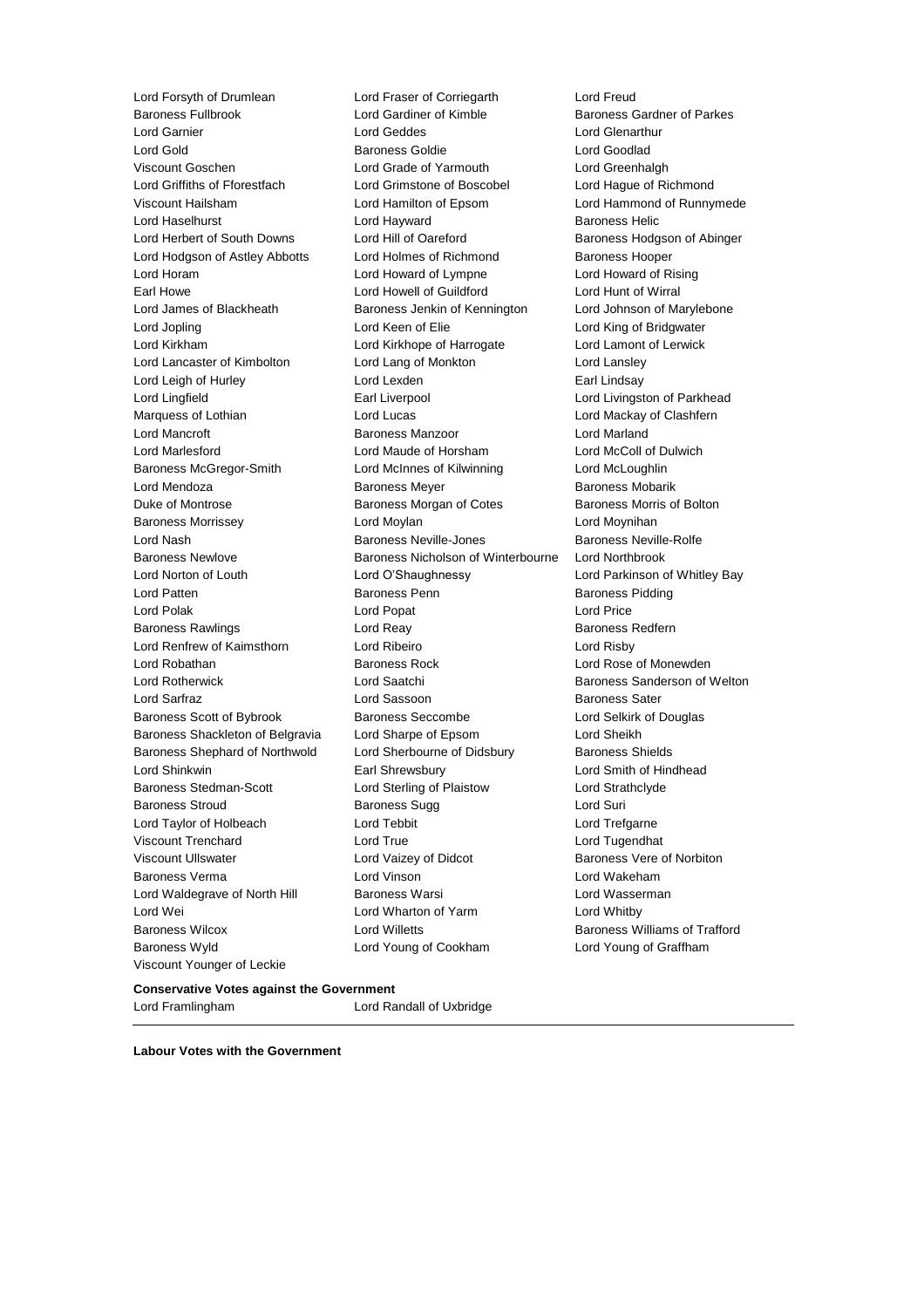## **Labour Votes against the Government**<br>Lord Adonis

Lord Anderson of Swansea Baroness Andrews Baroness Armstrong of Hill Top Lord Bach Baroness Bakewell Lord Bassam of Brighton Lord Berkeley **Baroness Billingham** Baroness Blower Lord Blunkett **Lord Boateng** Lord Bradley **Lord Bradley** Lord Bragg **Lord Brooke of Alverthorpe** Lord Browne of Ladyton Baroness Bryan of Partick Lord Campbell-Savours Lord Carter of Coles Baroness Chakrabarti Viscount Chandos Baroness Clark of Kilwinning Lord Clark of Windermere Baroness Cohen of Pimlico Lord Collins of Highbury Baroness Corston Baroness Crawley Lord Cunningham of Felling Lord Davies of Stamford Lord Davies of Brixton Lord Davies of Oldham Baroness Donaghy **Baroness Drake** Lord Donoughue **Baroness Drake** Lord Dubs Lord Elder Lord Evans of Watford Lord Falconer of Thoroton Lord Filkin Lord Foulkes of Cumnock Baroness Gale **Baroness Golding** Lord Giddens **Baroness Golding** Baroness Goudie Lord Grantchester Lord Griffiths of Burry Port Lord Grocott Lord Hain Viscount Hanworth Lord Harris of Haringey Lord Haskel Lord Haworth Lord Hendy **Baroness Henig** Baroness Henig Baroness Hilton of Eggardon Lord Hollick Lord Howarth of Newport Lord Hoyle Baroness Hughes of Stretford Lord Hunt of Kings Heath Lord Hutton of Furness Baroness Jay of Paddington Baroness Jones of Whitchurch Lord Jones Lord Kennedy of Southwark Lord Kestenbaum Baroness Kingsmill Lord Knight of Weymouth Baroness Lawrence of Clarendon Lord Layard Lord Lennie **Lord Levy** Lord Levy **Baroness Liddell of Coatdyke** Lord Liddle Lord Lipsey Baroness Lister of Burtersett Lord MacKenzie of Culkein **Baroness Mallalieu** Baroness Manuel Baroness Massey of Darwen Baroness McDonagh Lord McKenzie of Luton Lord McNicol of West Kilbride Lord Mendelsohn Lord Mitchell Lord Monks Lord Morgan Baroness Morgan of Huyton Baroness Morris of Yardley Lord Murphy of Torfaen **Baroness Nye** Baroness Osamor Lord Pendry Baroness Pitkeathley Lord Ponsonby of Shulbrede Lord Prescott Baroness Primarolo Baroness Prosser Lord Puttnam Baroness Quin Baroness Ramsay of Cartvale Baroness Rebuck Lord Reid of Cardowan Lord Robertson of Port Ellen Lord Rosser Lord Rowlands Baroness Royall of Blaisdon Lord Sawyer **Baroness Sherlock** Lord Sikka Viscount Simon Baroness Smith of Basildon Baroness Smith of Gilmorehill Lord Soley **Lord Stevenson of Balmacara** Baroness Taylor of Bolton Baroness Thornton **Lord Touhig** Lord Touhig Lord Triesman Lord Watson of Invergowrie Lord Watts Lord West of Spithead Baroness Wheeler **Baroness Whitaker** Lord Whitty Baroness Wilcox of Newport Lord Wills Lord Woodley Baroness Young of Old Scone

Baroness Amos Baroness Hayman of Ullock Baroness Hayter of Kentish Town Baroness Healy of Primrose Hill Lord Maxton Lord McAvoy Lord McConnell of Glenscorrodale Lord Tunnicliffe **Lord Turnberg** Lord Turnberg **Baroness Warwick of Undercliffe** 

#### **Liberal Democrat Votes with the Government**

| Liberal Democrat Votes against the Government |                                                                   |                      |  |  |  |
|-----------------------------------------------|-------------------------------------------------------------------|----------------------|--|--|--|
| Lord Addington                                | Lord Alderdice                                                    | Lord Allan of Hallam |  |  |  |
| Baroness Bakewell of Hardington<br>Mandeville | <b>Baroness Barker</b>                                            | Lord Beith           |  |  |  |
| Baroness Benjamin                             | Baroness Bonham-Carter of Yarnbury Baroness Bowles of Berkhamsted |                      |  |  |  |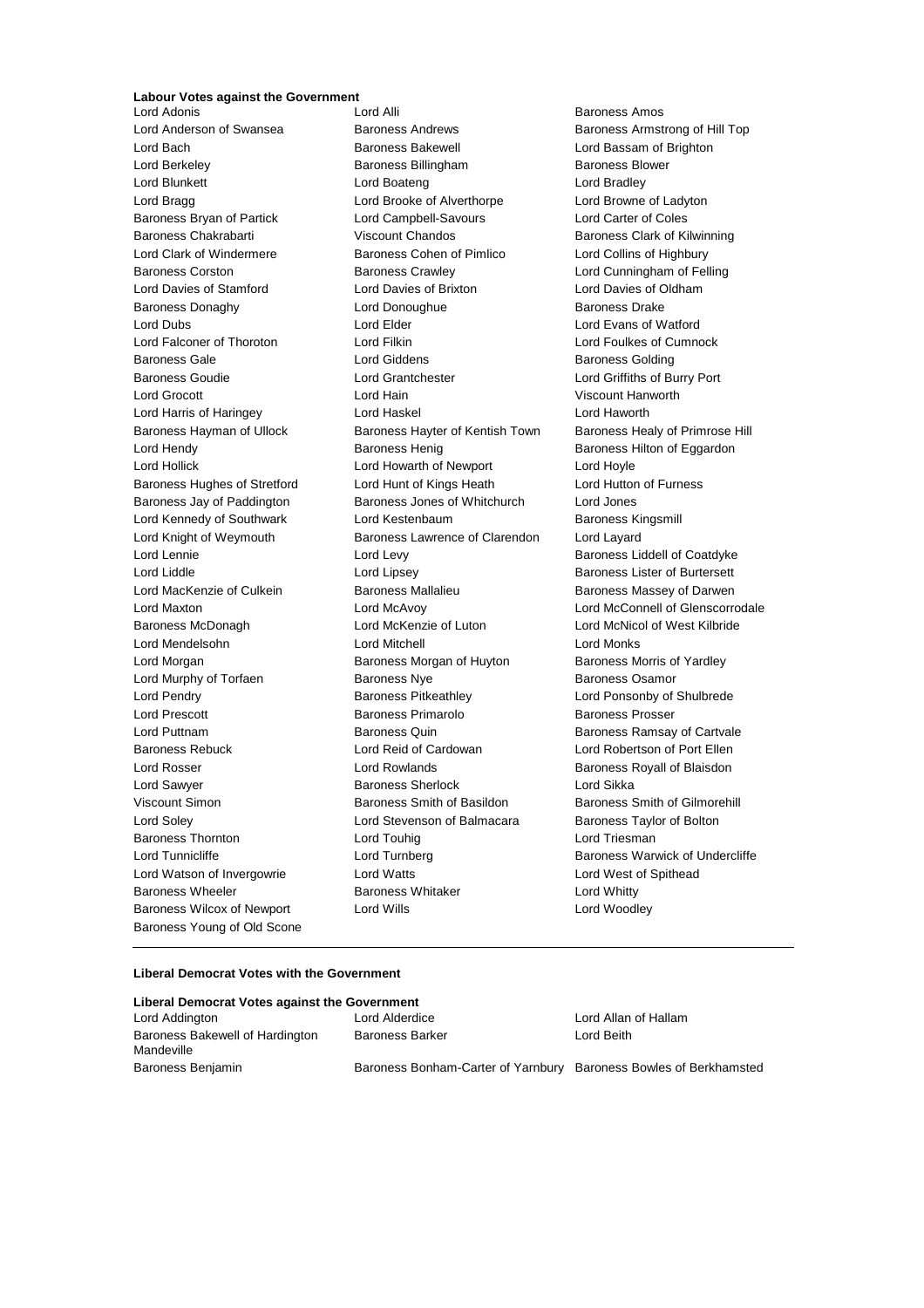| Lord Bradshaw                    | <b>Baroness Brinton</b>             | Lord Burnett         |
|----------------------------------|-------------------------------------|----------------------|
| <b>Baroness Burt of Solihull</b> | Lord Campbell of Pittenweem         | <b>Lord Clement</b>  |
| <b>Lord Cotter</b>               | Lord Dholakia                       | <b>Baroness Doo</b>  |
| Baroness Featherstone            | Lord Foster of Bath                 | Lord Fox             |
| Baroness Garden of Frognal       | Lord German                         | Earl Glasgow         |
| Lord Goddard of Stockport        | <b>Lord Greaves</b>                 | <b>Baroness Gre</b>  |
| <b>Baroness Hamwee</b>           | Baroness Harris of Richmond         | <b>Baroness Hur</b>  |
| Lord Hussain                     | Baroness Hussein-Ece                | Baroness Jan         |
| <b>Baroness Jolly</b>            | Lord Jones of Cheltenham            | <b>Baroness Kra</b>  |
| Lord Lee of Trafford             | Baroness Ludford                    | Lord Marks of        |
| Lord McNally                     | Baroness Miller of Chilthorne Domer | Lord Newby           |
| <b>Baroness Northover</b>        | <b>Lord Oates</b>                   | Lord Paddick         |
| Lord Palmer of Childs Hill       | <b>Baroness Parminter</b>           | <b>Baroness Pin</b>  |
| Lord Purvis of Tweed             | <b>Baroness Randerson</b>           | Lord Razzall         |
| Lord Redesdale                   | Lord Rennard                        | Lord Roberts         |
| Baroness Scott of Needham Market | Lord Scriven                        | Lord Sharkey         |
| Baroness Sheehan                 | Lord Shipley                        | <b>Baroness Sm</b>   |
| Lord Stoneham of Droxford        | Lord Storey                         | Lord Strasbur        |
| Lord Stunell                     | <b>Baroness Suttie</b>              | Lord Taverne         |
| Lord Taylor of Goss Moor         | Lord Teverson                       | Lord Thomas          |
| Baroness Thomas of Winchester    | <b>Baroness Thornhill</b>           | <b>Viscount Thur</b> |
| Lord Tope                        | Lord Tyler                          | <b>Baroness Tyle</b> |
| Lord Verjee                      | Lord Wallace of Saltaire            | Lord Wallace         |
| <b>Baroness Walmsley</b>         | Lord Willis of Knaresborough        | Lord Wriggles        |
|                                  |                                     |                      |

Lord Clement-Jones **Baroness Doocey** Earl Glasgow Baroness Grender Baroness Humphreys Baroness Janke Baroness Kramer Lord Marks of Henley-on-Thames Lord Newby Lord Paddick Baroness Pinnock Lord Razzall Lord Roberts of Llandudno Lord Sharkey Baroness Smith of Newnham Lord Strasburger Lord Thomas of Gresford Viscount Thurso Baroness Tyler of Enfield Lord Wallace of Tankerness Lord Wrigglesworth

#### **Crossbench Votes with the Government**

**Crossbench Votes against the Government** Lord Aberdare Lord Anderson of Ipswich Lord Broers Lord Brown of Eaton-under-Heywood Lord Cameron of Dillington Lord Carey of Clifton Lord Carrington Lord Chartres Viscount Colville of Culross Earl Cork and Orrery Earl Courtenay of Devon Viscount Craigavon Earl Erroll **Example 20 Example 20 Earl Erroll** Baroness Falkner of Margravine Lord Greenway Lord Hogan-Howe **Baroness Hogg Lord Hope of Craighead** Lord Hope of Craighead Lord Kakkar **Lord Laming** Lord Laming **Baroness Murphy** Baroness Prashar Lord Ravensdale Lord Russell of Liverpool Earl Stair **Lord Thurlow** 

Earl Clancarty Baroness Clark of Calton Lord Curry of Kirkharle Baroness Deech Baroness D'Souza Lord Eames Lord Field of Birkenhead **Baroness Finlay of Llandaff** Lord Freyberg Baroness Grey-Thompson Lord Hannay of Chiswick Lord Harries of Pentregarth Baroness Hayman Lord Houghton of Richmond Lord Kerr of Kinlochard Lord Pannick Lord Patel Lord Rees of Ludlow Duke of Somerset Baroness Stern Lord Walker of Aldringham Lord Wilson of Dinton

Lord Alton of Liverpool Lord Best

Lord Bichard **Lord Butler of Brockwell** Baroness Campbell of Surbiton Baroness Lane-Fox of Soho Earl Lytton Lord Macpherson of Earl's Court Baroness Meacher **Baroness Morgan of Drefelin** Baroness O'Neill of Bengarve

**Bishop Votes with the Government**

**Bishop Votes against the Government**